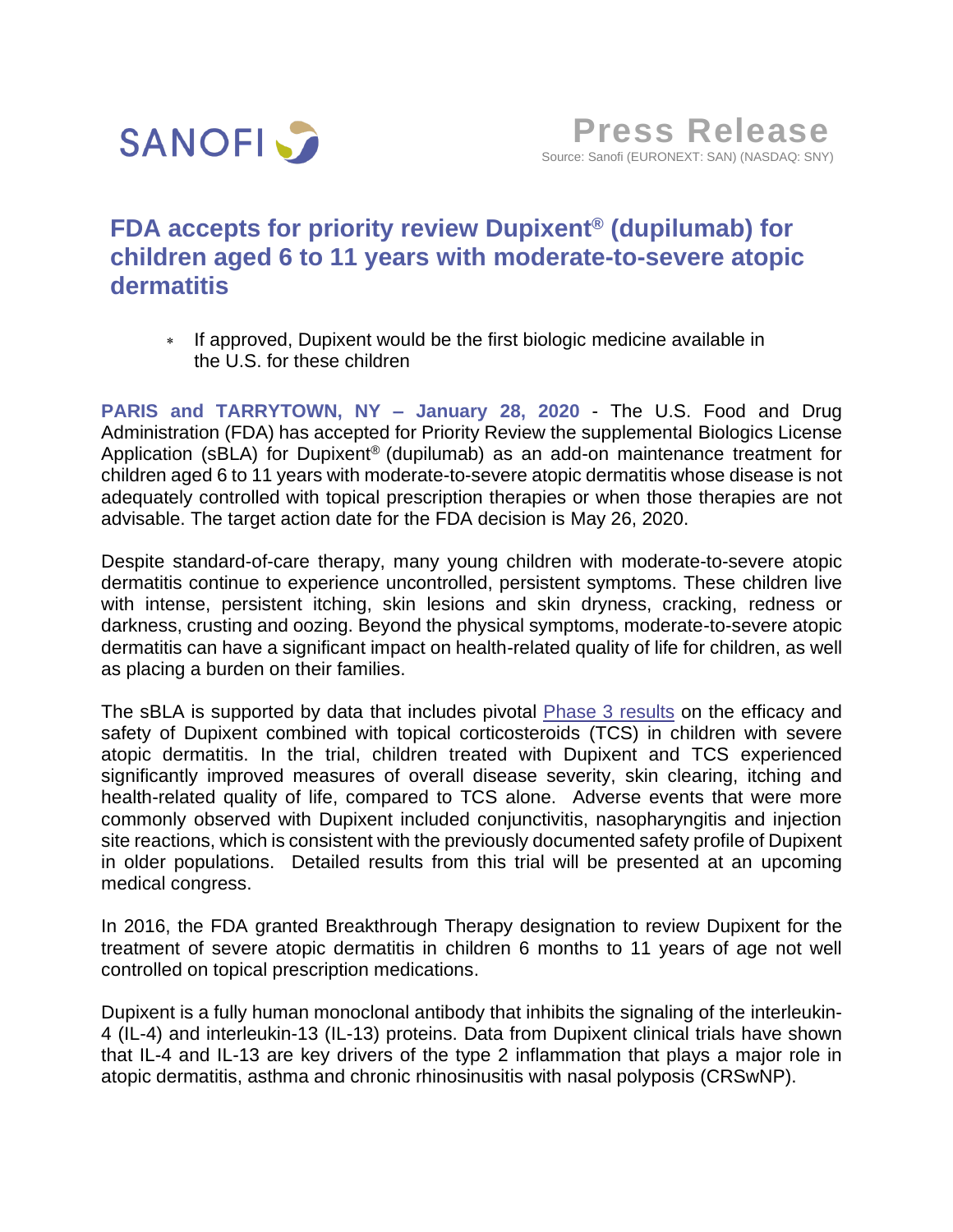## **About Dupixent**

Dupixent is approved in the U.S. to treat patients aged 12 years and older with moderateto-severe atopic dermatitis that is not well controlled with prescription therapies used on the skin (topical), or who cannot use topical therapies; for use with other asthma medicines for the maintenance treatment of moderate-to-severe eosinophilic or oral steroid dependent asthma in patients aged 12 years and older whose asthma is not controlled with their current asthma medicines; and for use with other medicines to treat CRSwNP in adults whose disease is not controlled.

Outside of the U.S., Dupixent is approved for specific patients with moderate-to-severe atopic dermatitis and certain patients with asthma in a number of other countries around the world, including the EU and Japan. Dupixent is also approved in the EU to treat certain adults with severe CRSwNP.

## **Dupilumab Development Program**

To date, there have been 11 pivotal studies involving more than 9,000 patients across various chronic type 2 inflammatory diseases.

In addition to the currently approved indications, Sanofi and Regeneron are also studying dupilumab in a broad range of clinical development programs for diseases driven by allergic and other type 2 inflammation, including pediatric asthma (6 to 11 years of age, Phase 3), pediatric atopic dermatitis (6 months to 5 years of age, Phase 2/3), eosinophilic esophagitis (Phase 3), chronic obstructive pulmonary disease (Phase 3) and food and environmental allergies (Phase 2). Dupilumab is also being studied in combination with SAR440340 (REGN3500), which targets IL-33. These potential uses are investigational and the safety and efficacy have not been evaluated by any regulatory authority. Dupilumab is being jointly developed by Sanofi and Regeneron under a global collaboration agreement.

### **About Regeneron**

Regeneron (NASDAQ: REGN) is a leading biotechnology company that invents life-transforming medicines for people with serious diseases. Founded and led for over 30 years by physician-scientists, our unique ability to repeatedly and consistently translate science into medicine has led to seven FDA-approved treatments and numerous product candidates in development, all of which were homegrown in our laboratories. Our medicines and pipeline are designed to help patients with eye diseases, allergic and inflammatory diseases, cancer, cardiovascular and metabolic diseases, infectious diseases, pain and rare diseases.

Regeneron is accelerating and improving the traditional drug development process through our proprietary *VelociSuite*® technologies, such as *VelocImmune*®, which uses a unique genetically-humanized mouse to produce optimized fully-human antibodies and bispecific antibodies, and through ambitious research initiatives such as the Regeneron Genetics Center, which is conducting one of the largest genetics sequencing efforts in the world.

For additional information about the company, please visit www.regeneron.com or follow @Regeneron on Twitter.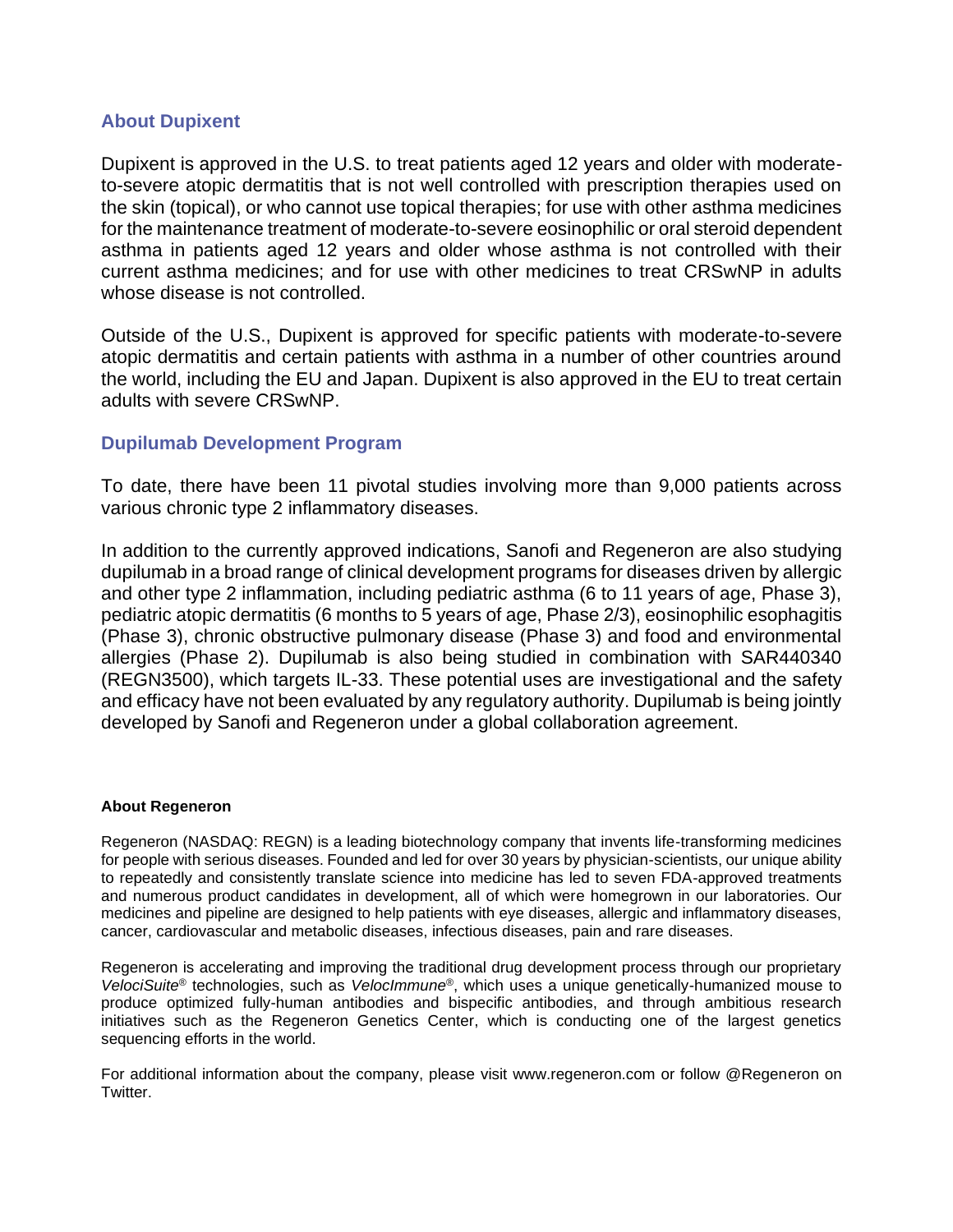### **About Sanofi**

Sanofi is dedicated to supporting people through their health challenges. We are a global biopharmaceutical company focused on human health. We prevent illness with vaccines, provide innovative treatments to fight pain and ease suffering. We stand by the few who suffer from rare diseases and the millions with long-term chronic conditions.

With more than 100,000 people in 100 countries, Sanofi is transforming scientific innovation into healthcare solutions around the globe.

Sanofi, Empowering Life

**Media Relations Contact** Ashleigh Koss Tel.: +1 (908) 981-8745 Ashleigh.Koss@sanofi.com

**Regeneron Media Relations Contact** Hannah Kwagh Tel.: +1 (914) 847-6314 [Hannah.Kwagh@regeneron.com](mailto:Hannah.Kwagh@regeneron.com)

*Sanofi Forward-Looking Statements*

**Investor Relations Contact** Felix Lauscher Tel.: +33 (0)1 53 77 45 45 [ir@sanofi.com](mailto:ir@sanofi.com)

**Regeneron Investor Relations Contact** Justin Holko Tel.: +1 (914) 847-7786 Justin.Holko@regeneron.com

*This press release contains forward-looking statements as defined in the Private Securities Litigation Reform Act of 1995, as amended. Forward-looking statements are statements that are not historical facts. These statements include projections and estimates regarding the marketing and other potential of the product, or regarding potential future revenues from the product. Forward-looking statements are generally identified by the words "expects", "anticipates", "believes", "intends", "estimates", "plans" and similar expressions. Although Sanofi's management believes that the expectations reflected in such forward-looking statements are reasonable, investors are cautioned that forward-looking information and statements are subject to various risks and uncertainties, many of which are difficult to predict and generally beyond the control of Sanofi, that could cause actual results and developments to differ materially from those expressed in, or implied or projected by, the forward-looking information and statements. These risks and uncertainties include among other things, unexpected regulatory actions or delays, or government regulation generally, that could affect the availability or commercial potential of the product, the absence of guarantee that the product will be commercially successful, the uncertainties inherent in research and development, including future clinical data and analysis of existing clinical data relating to the product, including post marketing, unexpected safety, quality or manufacturing issues, competition in general, risks associated with intellectual property and any related future litigation and the ultimate outcome of such litigation, and volatile economic conditions, as well as those risks discussed or identified in the public filings with the SEC and the AMF made by Sanofi, including those listed under "Risk Factors" and "Cautionary Statement Regarding Forward-Looking Statements" in Sanofi's annual report on Form 20-F for the year ended December 31, 2018. Other than as required by applicable law, Sanofi does not undertake any obligation to update or revise any forward-looking information or statements.*

#### *Regeneron Forward-Looking Statements and Use of Digital Media*

*This press release includes forward-looking statements that involve risks and uncertainties relating to future events and the future performance of Regeneron Pharmaceuticals, Inc. ("Regeneron" or the "Company"), and actual events or results may differ materially from these forward-looking statements. Words such as "anticipate," "expect," "intend," "plan," "believe," "seek," "estimate," variations of such words, and similar expressions are intended to identify such forward-looking statements, although not all forward-looking statements contain these identifying words. These statements concern, and these risks and uncertainties include, among others, the nature, timing, and possible success and therapeutic applications of Regeneron's products, product candidates, and research and clinical programs now underway or planned, including without limitation Dupixent® (dupilumab); the likelihood, timing, and scope of possible regulatory approval and commercial launch of Regeneron's late-stage product candidates and new indications for marketed products, such as dupilumab for the treatment of pediatric atopic dermatitis, pediatric asthma, eosinophilic esophagitis, chronic obstructive pulmonary disease, food and environmental allergies, and other potential indications (as well as in combination with REGN3500); unforeseen safety issues resulting from the administration of products and product candidates (such as dupilumab) in patients, including serious complications or side effects in connection*  with the use of Regeneron's product candidates in clinical trials; ongoing regulatory obligations and oversight impacting *Regeneron's marketed products (such as Dupixent), research and clinical programs, and business, including those relating to patient privacy; determinations by regulatory and administrative governmental authorities which may delay or restrict Regeneron's ability to continue to develop or commercialize Regeneron's products and product candidates, including without*